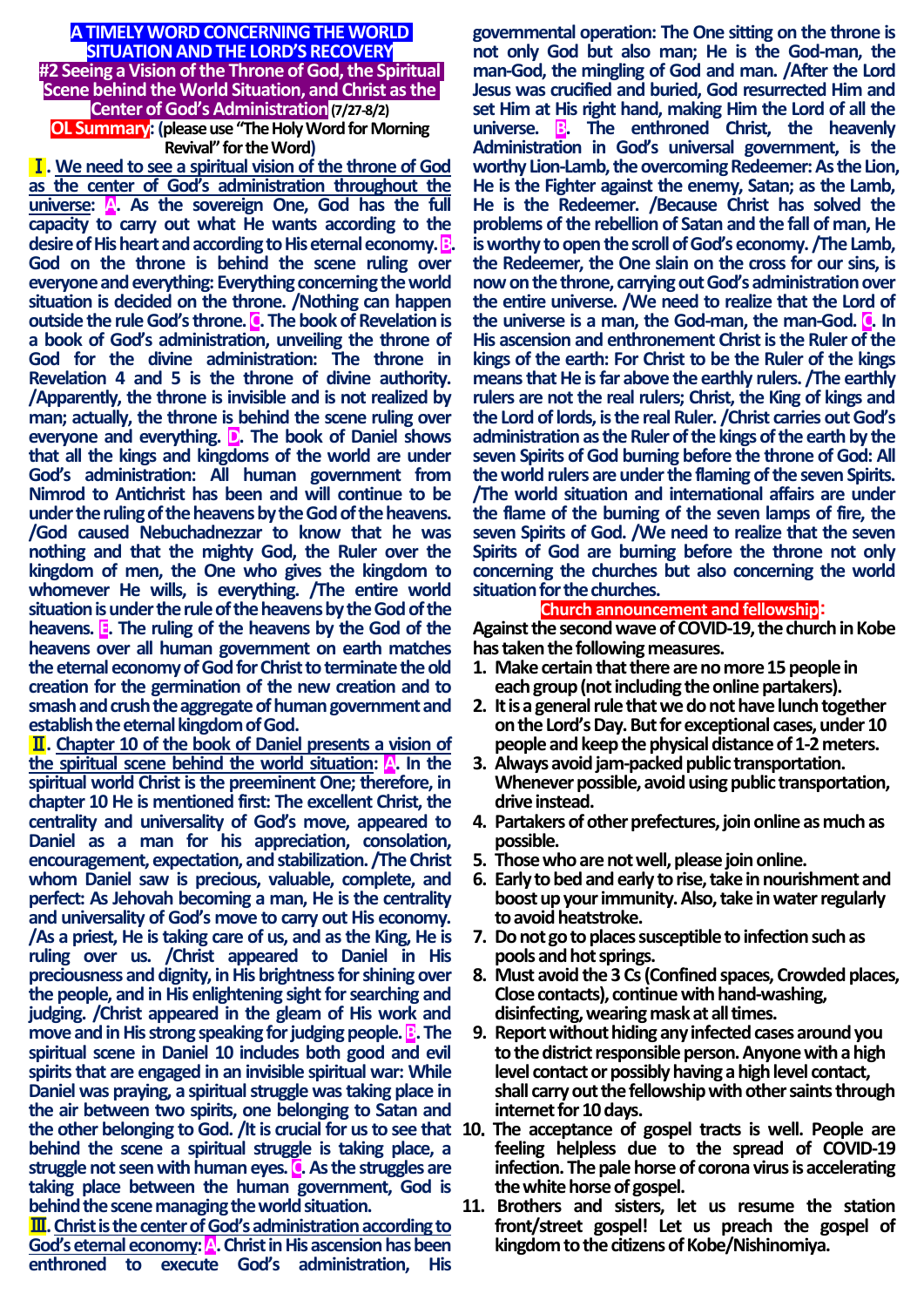#### **CrucialPoint**⑴**:See the vision of the throne of God in the spirit**

**Rev. 4:2 Immediately I was in spirit; and behold, there was a throne set in heaven, and upon the throne there**  was One sitting. **OL1**: We need to see a spiritual vision of **the throne of God as the center of God's administration throughout the universe. OL2: God on the throne is behind the scene ruling over everyone and everything. Everything concerning the world situation is decided on the throne. Nothing can happen outside the rule of God's throne. OL3: The ruling of the heavens by the God of the heavens over all human government on earth matches the eternal economy of God for Christ to terminate the old creation for the germination of the new creation and to smash and crush the aggregate of human government and establish the eternal kingdom of God.**

**The book of Daniel shows us that all the kings and kingdoms of the world are under God's administration. Consider the situation of the Babylonian Empire under Nebuchadnezzar. First, he became a co-regent with his father and reigned with him. As such a co-regent, he destroyed the city of Jerusalem in 606 B.C. Then about 604 B.C. he became king and reigned until 561 B.C. Eventually he was replaced by his son and then by his grandson, Belshazzar, whose debauchery in Daniel 5 was an insult to God and who was slain in 538 B.C. At that time the Babylonian Empire came to an end, and Darius the Mede received the kingdom at the age of sixty-two. Darius was a subordinate king to Cyrus. In 536 B.C. Cyrus issued the decree that released the captives of Israel to return to Judah, thus ending the seventy years which God had apportioned for the Israelites to remain in Babylon. Therefore, God used the Babylonian Empire for the purpose of carrying His corrupted and defeated elect into captivity. After the seventy years of their captivity, God caused the Medes and the Persians to become one for the purpose of ending the Babylonian Empire and of releasing His people from their captivity in Babylon. This is an illustration of how all kings and kingdoms are under God's administration.**

**Under God's heavenly rule, everything is working together for our good. This is especially true of the things in our personal universe. Our universe includes ourselves, our families, and the church. In our universe many things happen day by day for the purpose of making Christ preeminent. We need to realize this and be submissive to God's heavenly rule. In Daniel 4:26 Daniel said to Nebuchadnezzar, "Your kingdom will be assured to you after you have come to know that the heavens do rule." It is the heavens that rule, not Nebuchadnezzar or Cyrus or Alexander the Great or illness or turmoil or rebellion. The earth is under the rule of a heavenly administration. The heavens rule for us, and Christ is for us. Furthermore, we are under God's heavenly rule for Christ. The purpose of the heavenly ruling is to complete God's elect so that Christ may be preeminent, that He may be the first—the centrality—and everything—the universality.**

#### **Application: to new ones, Youth/College students**

**To understand the world situation, first, please see the vision of God's throne in your spirit. Your spirit is the unique organ to realize and respond to God's move. So when you praise in the meetings, pray-read the Word, pray and speak God's word, please call on the name of the Lord and exercise your spirit.** 

**1)The exercise of the spirit is profitable for spirit, soul and body**:**July 11th, Sat. sister Mieko Yoriki, age 87, has moved to Kobe from Matsuyama city, Ehime prefecture. She had a big surgery on June 12th and stayed in the hospital for 2 weeks and about another two weeks she had been suffering constipation and sleeplessness. However, to my surprise, as soon as she arrived at the Yorikis family in Motoyama, Kobe, her constipation was cured and was able to sleep every day from that night onwards. Because there was no rest in the soul, it caused physical discomfort, and the discomfort was in a negative spiral that caused more anxiety in the soul. After coming to Kobe, sister Mieko began to call on the name of the Lord often, pray read the Bible, and have meeting with brothers and sisters. The spirit that is strengthened gives rest to the soul, and the soul that is rested has a good effect on the body.And now in a good cycle.**

**New ones and young people, be encouraged to exercise your spirit daily to call on the name of the Lord and to pray read His word. If you exercise the spirit, your spirit, soul, and body will be protected. Then it will surely have a positive effect on your studies and profession.**

**2)The exercise of the spirit enables to see the vision of God on the throne who controls the world situation**:**God on the throne is in control of every person and every thing behind the scenes. All matters of world situation are decided on the throne. Nothing can happen outside the rule of the throne of God. Nebuchadnezzar, the king of the Babylonian Empire, was used to take the fallen Israelites into Babylon for seventy years as captives and to punish them. However, Babylon was ended by King Darios, who was subservient to King Cross, so that the use of Babylon would end and Israel would return to its next divine purpose. For this purpose, King Cross was raised. This Persian King Cross proclaimed the return of the Israelites and the rebuilding of the house of God. Seen in this way, the purpose of world situation is to carry out God's economy. The main role is Christ and the**  church, and world situation is a supporting role that helps **the main role. The corona situation and the struggles among the nations are taking place under God who is ruling to move you forward. You need to understand this and pray in spirit like Daniel to respond to God.**

**Due to the coronavirus, the summer vacation becomes two weeks and yourschool life has been forced to change in many ways. This is an opportunity for you to learn in the Lord how to respond to rapid change from a young age. For example, when you start working in a company in the future, you will be in competition with competitors from all over the world and rapid changes will come from many different places. Therefore, the ability to respond to change is important.**

**Prayer**:**"Oh Lord Jesus, I should see the throne of God. All things in world situation are subject to the decisions of the throne. I too am learning to submit to the throne. In my personal universe, there are radical changes due to corona as well. Instead of being confused and complaining about the changes in the environment at these times, I learn to rely on the Lord and respond to the changes. The ability to be flexible and adapt to change will save me in the future when I grow up from being formalistic and unable to respond to rapid change. Amen.!"**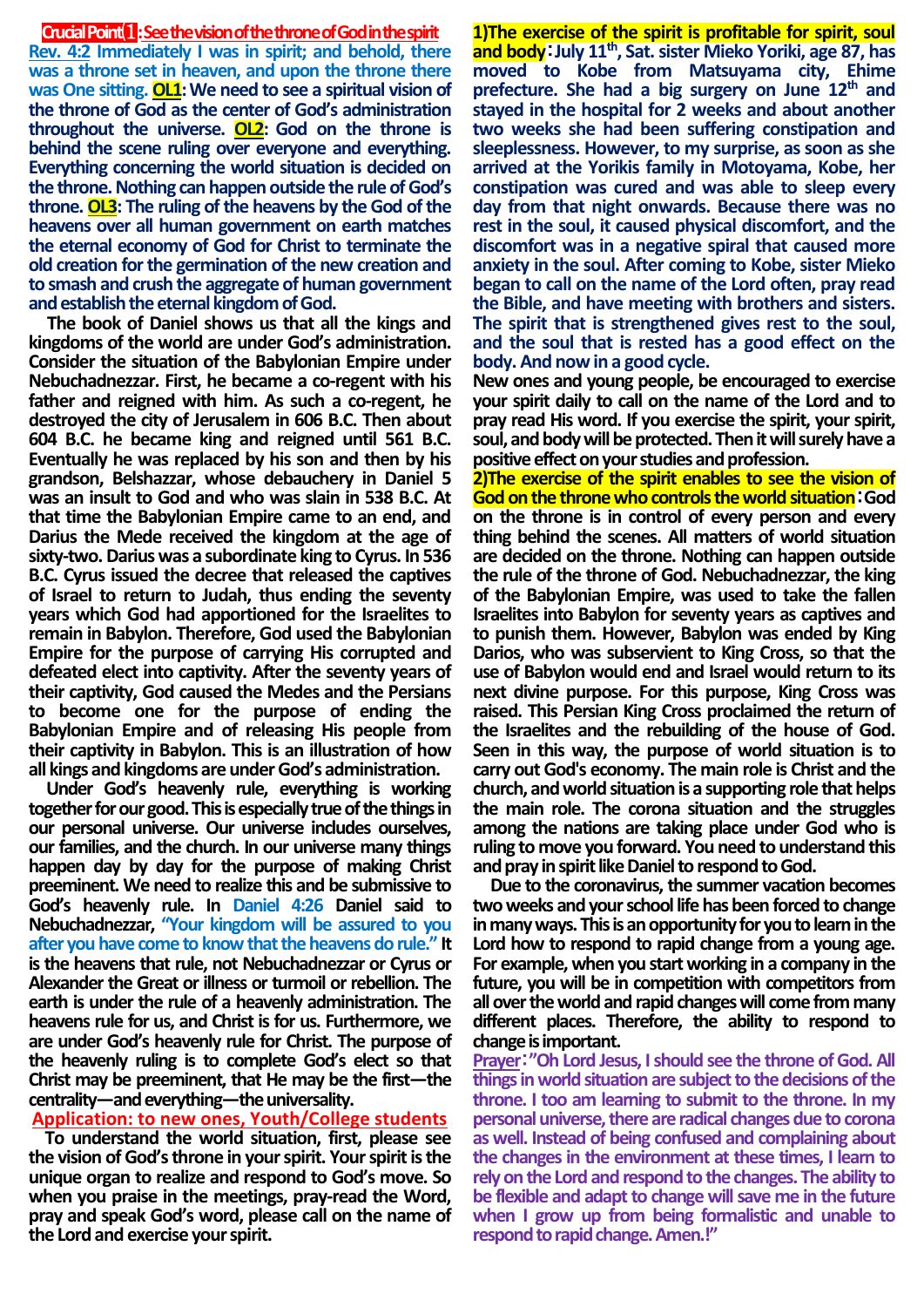# **Crucial Point**⑵**:Pray in the spirit and see the spiritual world**

**behind the world situation. Be empowered by seeing that Christ is the preeminent One. Then fight the spiritual warfare Dan. 10:2 In those days I, Daniel, had been mourning for three full weeks. 5-6 I lifted up my eyes and I looked, and there was a certain man, clothed in linen, whose loins were girded with the fine gold of Uphaz. His body also was like beryl, His face like the appearance of lightning, His eyes like torches of fire, His arms and His feet like the gleam of polished bronze, and the sound of His words like the sound of a multitude. 12-13 And he said to me, Do not be afraid, Daniel, for from the first day that you set your heart to understand this matter…, your words were heard; and I have come because of your words. But the prince of the kingdom of Persia withstood me for twenty-one days.**

**OL1:Chapter 10 of the book of Daniel presents a vision of the spiritual scene behind the world situation. OL2:The spiritual scene in Daniel 10 includes both good and evil spirits that are engaged in an invisible spiritual war. OL3:As the struggles are taking place between the human governments, God is behind the scene managing the world situation.**

**Daniel 10:2—11:1 shows us the scene in the universe—the spiritual world behind the physical…. Daniel, a man on the earth, set his heart to understand the future, the destiny, of Israel. This he did for twenty-one days. After those twenty-one days, Daniel saw a particular vision in 10:4-9. The excellent Christ, the centrality and universality of God's move on the earth, appeared to Daniel for his appreciation, consolation, encouragement, expectation, and stabilization.** 

**Before the vision concerning the destiny of Israel was unveiled to Daniel, he was given a vision of the spiritual scene that is behind the physical scene. In this spiritual scene Christ is preeminent. This scene also includes both good and evil spirits, spirits that are engaged in an invisiblespiritual war.** 

**After this vision of Christ, an angelic messenger came to tell Daniel about the things behind the physical world. He told Daniel that he himself was fighting against the prince of the kingdom of Persia, a rebellious evil spirit. Then Daniel was told that there was another evil spirit, the prince of Greece (Javan). There was also the archangel Michael, who was a prince fighting for Israel. At least four spirits are covered here.**

**In Daniel 5 we saw how Belshazzar was indulging in debauchery and how in the same night Darius the Mede came to defeat him and kill him. We did not see that there was a spirit fighting for Darius. Daniel 11:1 says, "I, in the first year of Darius the Mede, stood up to support and strengthen him." Darius was strong even as an old man because this heavenly messenger stood up to support him and strengthen him. The angelic messenger strengthened Darius to defeat the Babylonians because the Babylonian Empire's commission from God had been completed. With the death of Belshazzar, the Babylonian Empire became the empire of**  **Medo-Persia to carry out another commission for God.**

# **Application to the serving ones**

**Because Daniel was praying, he could see the vision of the spiritual world behind the physical world. The first thing we can see in the spiritual world is that Christ is the preeminent in God's move on earth and is the centrality and universality. In the spiritual world, after the vision of the preeminence of Christ as God man, there is a vision of spiritual war. This means that without your seeing the excellency of Christ, you cannot fight against Satan. You can only fight the spiritual battle after you see the excellency of Christ and be empowered in the Lord.** 

**Dan.10:19 And he said, Do not be afraid, man of preciousness. Peace to you. Be strong, yes, be strong. And when he spoke to me, I received strength and said, Speak, sir, for you have strengthened me. Eph. 6:10 Finally, be empowered in the Lord and in the might of His strength. 11 Put on the whole armor of God that you may be able to stand against the stratagems of the devil, 12 For our wrestling is not against blood and flesh but against the rulers, against the authorities, against the world-rulers of this darkness, against the spiritual forces of evil in the heavenlies. 13 Therefore take up the whole armor of God that you may be able to withstand in the evil day, and having done all, to stand.**

**When Paul was writing about the spiritual warfare in Ephesians 6:10-20, he might have thought about Daniel 10. He saw how Belshazzar was indulging in debauchery and how in the same night Darius the Mede came to defeat him and kill him. Behind all these scenes, there was a fierce battle between evil angels and God's angels in the spiritual world. 6:17And receive the helmet of salvation and the sword** 

**of the Spirit, which Spirit is the word of God, 18 By means of all prayer and petition, praying at every time in spirit and watching unto this in all perseverance and petition concerning all the saints, 19 And for me, that utterance may be given to me in the opening of my mouth, to make known in boldness the mystery of the gospel, 20 For which I am an ambassador in a chain, that in it I would speak boldly, as I ought to speak.** 

**Within verses 18-20, the prayer was mentioned 4 times. The first prayer in verse 18 is pray-reading of the Word and the next prayer is an interceding prayer. Verses 19-20 are the prayers to proclaim the mystery of the gospel. Please practice these 3 kinds of prayers, the pray-reading of the Word, interceding prayer for the saints and the prayer for the preaching of the gospel. As Daniel cooperated for the Israel's return and rebuilding of the temple by prayer, please be today's Daniel and corporate with God by prayer.** 

**Prayer**:**"Oh Lord Jesus, like Daniel, I see the vision of the spiritual world behind physical world and cooperate with the Lord by prayer. I would redeem time, pray-read the Word, intercede for the saints and pray for the gospel. The Lord's coming back is close, let me turn the age by prayer like Daniel. "**